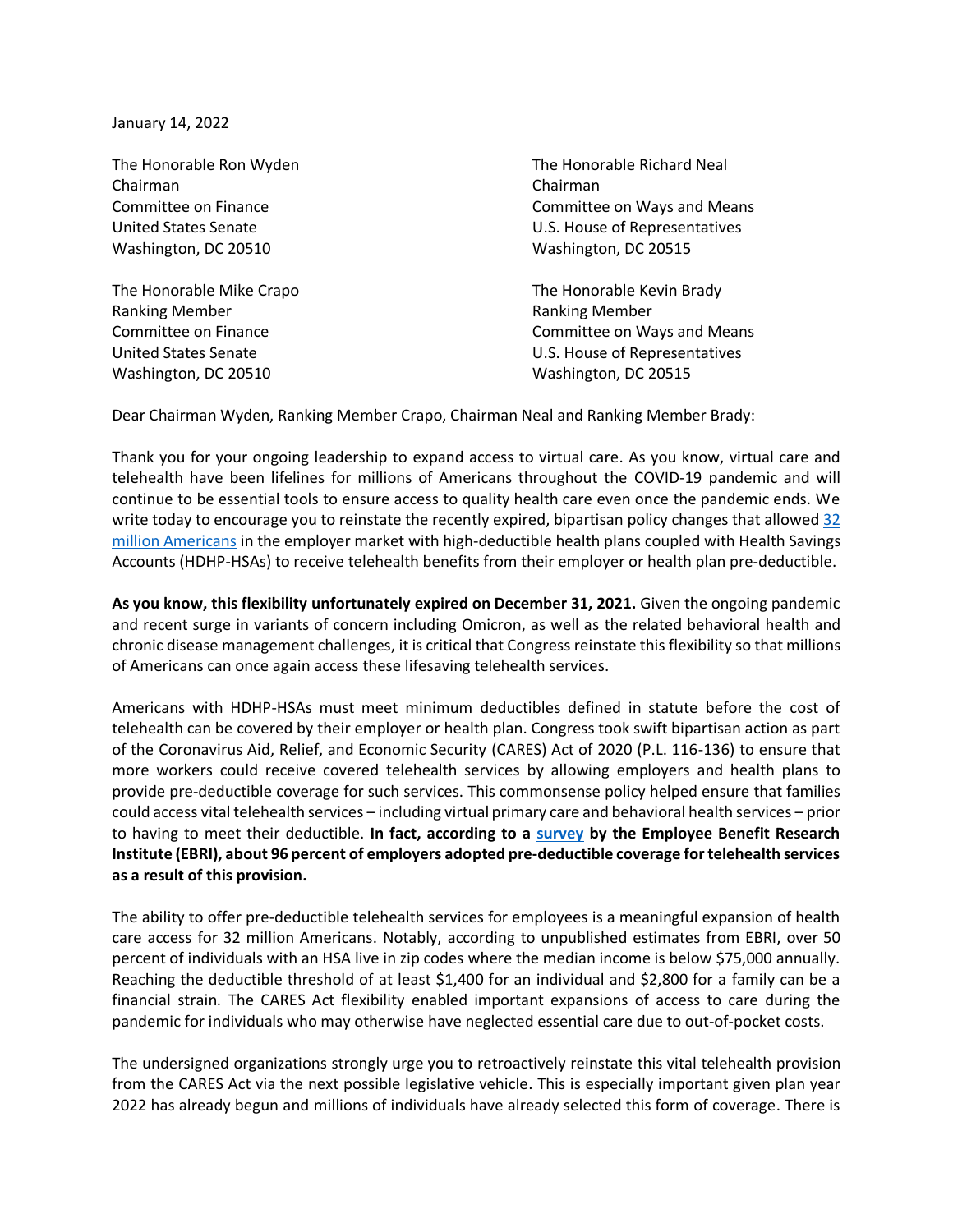also bipartisan, bicameral legislation before your committees to extend this flexibility.<sup>1</sup> As the pandemic continues, particularly in light of the surge in cases due to the Delta and Omicron variants, individuals need continued access to these vital services. We strongly encourage you to reinstate this important provision as soon as possible to ensure Americans can access the telehealth coverage and virtual care they need.

Thank you for your consideration of this important request.

Sincerely,

## **Conveners**

ABA Health Savings Account Council Academy of Oncology Nurse & Patient Navigators (AONN) Allergy & Asthma Network Alliance for Connected Care Alliance to Fight for Health Care American Academy of PAs American Academy of Physical Medicine & Rehabilitation American Association for Respiratory Care American Benefits Council American Portable Diagnostics Association American Telemedicine Association American Urological Association Americans for Prosperity AMGA Association of Oncology Social Work Business Group on Health Business Roundtable Cancer Support Community Cancer Support Community Arizona Cancer Support Community Delaware Cancer Support Community Indiana Cancer*Care* Church Alliance Coalition for Headache and Migraine Patients Connected Health Initiative Consumer Choice Center Corporate Health Care Coalition Council for Affordable Health Coverage Employers Council on Flexible Compensation (ECFC) Employers' Advanced Cooperative on **Healthcare** 

Executives for Health Innovation Fight Colorectal Cancer Gilda's Club Kansas City Gilda's Club Quad Cities Gilda's Club South Florida HCU Network America Health Innovation Alliance HealthCare 21 Business Coalition Healthcare Information & Management Systems Society (HIMSS) Healthcare Leadership Council Hemophilia Federation of America HR Policy Association HSA Coalition International OCD Foundation Midwest Business Group on Health Miles for Migraine MN HIMSS National Alliance of Healthcare Purchaser **Coalitions** National Association of Health Underwriters National Association of Pediatric Nurse **Practitioners** National Kidney Foundation National Nurse-Led Care Consortium National Taxpayers Union New Jersey Association of Mental Health and Addiction Agencies Partnership for Employer-Sponsored Coverage Partnership to Advance Virtual Care (PAVC) REDC Consortium Silicon Valley Employers Forum Small Business & Entrepreneurship Council St. Louis Area Business Health Coalition

<sup>&</sup>lt;sup>1</sup> Important legislation addressing this need includes S. 1704 / H.R.5981 - [Telehealth Expansion Act of 2021,](https://www.congress.gov/bill/117th-congress/senate-bill/1704) H.R.5541 - [Primary and Virtual Care Affordability Act,](https://www.congress.gov/bill/117th-congress/house-bill/5541) and S. 2097 – [TELEHEALTH HSA Act of 2021.](https://www.congress.gov/bill/117th-congress/senate-bill/2097?q=%7B%22search%22%3A%5B%22s.+2097%22%2C%22s.%22%2C%222097%22%5D%7D&s=1&r=1)